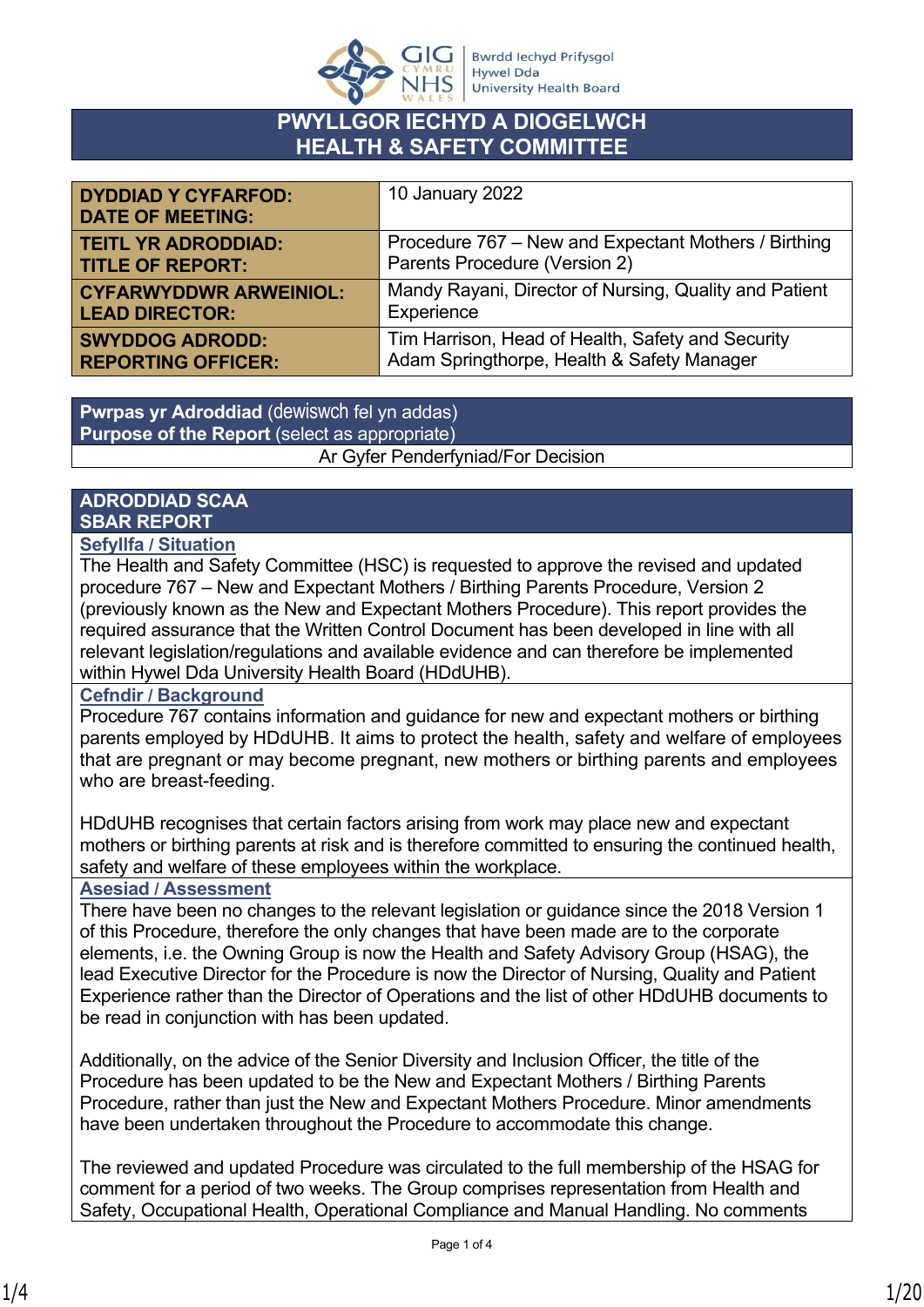were received, and the updated Procedure was approved by the HSAG on 18<sup>th</sup> November 2021.

The Procedure will be available in all areas via the HDdUHB Policy Intranet site. For the New & Expectant Mothers / Birthing Parents Procedure to be successful, all managers will be required to ensure that the Pregnancy Care Plans are conducted, as detailed in the Procedure, and that actions are implemented and monitored within their areas of responsibility.

Compliance with this Procedure will be monitored locally and re-enforced within localities by local risk management and health and safety arrangements.

This document will be reviewed every three years or earlier should audit results or changes to legislation / practice within HDdUHB indicate otherwise.

**Argymhelliad / Recommendation**

For the Health and Safety Committee to approve the revised and updated Procedure 767 - New and Expectant Mothers / Birthing Parents Procedure Version 2.

| Amcanion: (rhaid cwblhau)<br><b>Objectives: (must be completed)</b>                                                                            |                                                                                                                                                          |
|------------------------------------------------------------------------------------------------------------------------------------------------|----------------------------------------------------------------------------------------------------------------------------------------------------------|
| Committee ToR Reference:<br>Cyfeirnod Cylch Gorchwyl y Pwyllgor:                                                                               | 3.16 Approve organisational Health and Safety<br>Policies, Procedures, Guidelines and Codes of Practice<br>(policies within the scope of the Committee). |
| Cyfeirnod Cofrestr Risg Datix a Sgôr<br>Cyfredol:<br>Datix Risk Register Reference and<br>Score:                                               | Not applicable.                                                                                                                                          |
| Safon(au) Gofal ac lechyd:<br>Health and Care Standard(s):                                                                                     | 1. Staying Healthy<br>1.1 Health Promotion, Protection and Improvement<br>2.1 Managing Risk and Promoting Health and Safety<br>7. Staff and Resources    |
| <b>Amcanion Strategol y BIP:</b><br><b>UHB Strategic Objectives:</b>                                                                           | 1. Putting people at the heart of everything we do<br>4. The best health and wellbeing for our individuals,<br>families and communities                  |
| <b>Amcanion Llesiant BIP:</b><br><b>UHB Well-being Objectives:</b><br><b>Hyperlink to HDdUHB Well-being</b><br><b>Objectives Annual Report</b> | 2. Develop a skilled and flexible workforce to meet the<br>changing needs of the modern NHS                                                              |

| <b>Gwybodaeth Ychwanegol:</b><br><b>Further Information:</b> |                                                                                                                                                                                                                                                                                                                            |
|--------------------------------------------------------------|----------------------------------------------------------------------------------------------------------------------------------------------------------------------------------------------------------------------------------------------------------------------------------------------------------------------------|
| Ar sail tystiolaeth:<br>Evidence Base:                       | Health and Safety Executive (2013)<br>INDG373(Rev2) New and expectant mothers<br>who work. HSE Books<br>Advisory Committee on Dangerous Pathogens<br>in collaboration with the Health and Safety<br>Executive (1997) Infection risks to new and<br>expectant mothers in the workplace: A guide for<br>employers. HSE Books |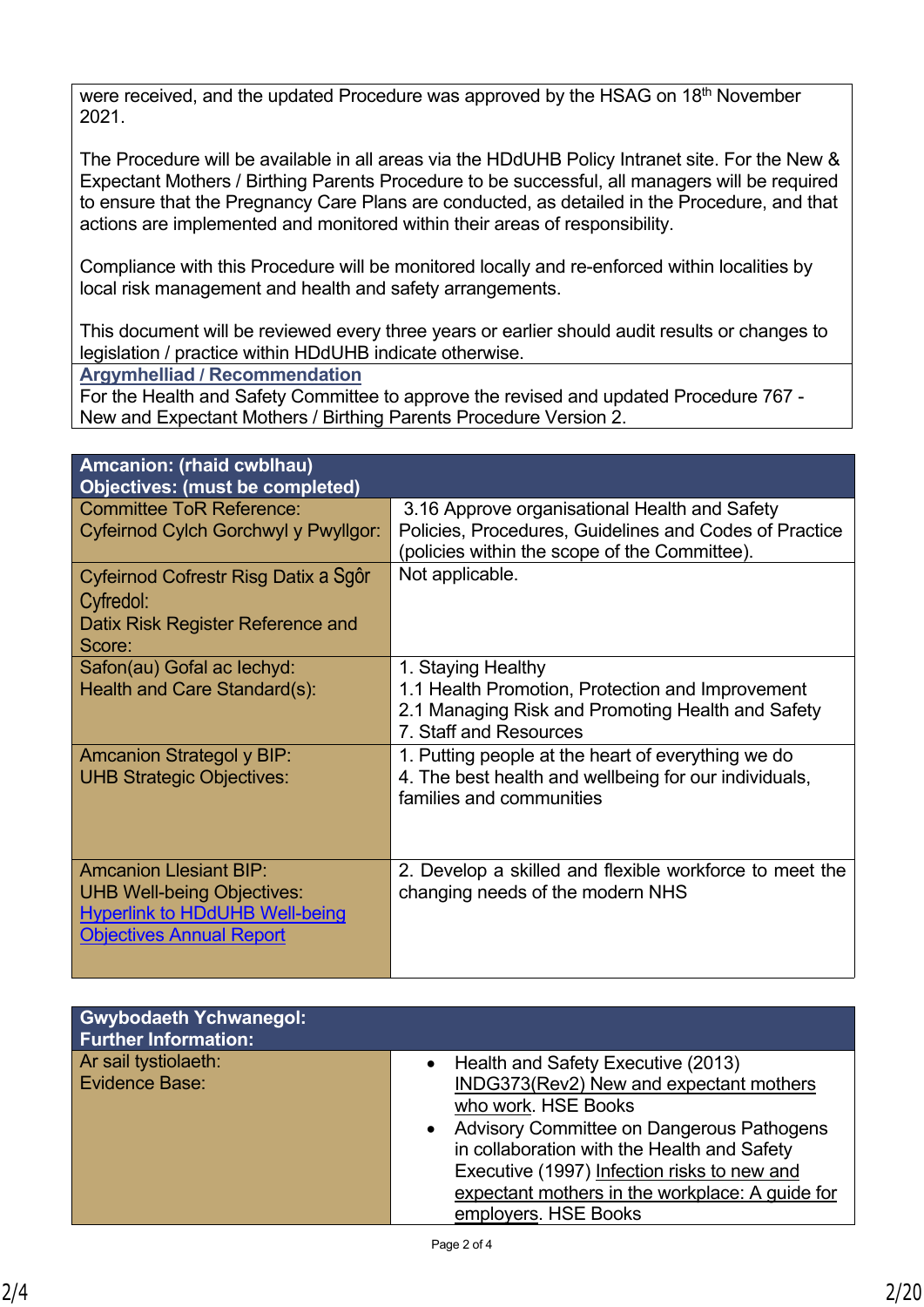| <b>Rhestr Termau:</b>                                                                                                                                                  | Royal College of Physicians and the Faculty of<br>Occupational Medicine (2013) Pregnancy:<br>Occupational aspects of management, Concise<br>guidance to good practice series. Royal College<br>of Physicians and the Faculty of Occupational<br>Medicine<br>Health and Safety Executive (2015)<br>INDG334(Rev1) Working safely with ionising<br>radiation: Guidance for expectant or<br>breastfeeding mothers. HSE Books<br>Contained within the body of the report. |
|------------------------------------------------------------------------------------------------------------------------------------------------------------------------|----------------------------------------------------------------------------------------------------------------------------------------------------------------------------------------------------------------------------------------------------------------------------------------------------------------------------------------------------------------------------------------------------------------------------------------------------------------------|
| <b>Glossary of Terms:</b>                                                                                                                                              |                                                                                                                                                                                                                                                                                                                                                                                                                                                                      |
| Partïon / Pwyllgorau â ymgynhorwyd<br>ymlaen llaw y Pwyllgor Ansawdd<br>lechyd a Diogelwch:<br>Parties / Committees consulted prior<br>to Health and Safety Committee: | Health and Safety Advisory Group<br>Local consultation                                                                                                                                                                                                                                                                                                                                                                                                               |

| <b>Effaith: (rhaid cwblhau)</b>    |                                                               |  |
|------------------------------------|---------------------------------------------------------------|--|
| Impact: (must be completed)        |                                                               |  |
| <b>Ariannol / Gwerth am Arian:</b> | No additional financial impact from approving this updated    |  |
| <b>Financial / Service:</b>        | Procedure.                                                    |  |
| <b>Ansawdd / Gofal Claf:</b>       | There is a positive impact on staff safety, health and        |  |
| <b>Quality / Patient Care:</b>     | wellbeing through compliance with this Procedure.             |  |
| Gweithlu:                          | Not applicable.                                               |  |
| <b>Workforce:</b>                  |                                                               |  |
| Risg:                              | Not applicable.                                               |  |
| <b>Risk:</b>                       |                                                               |  |
| <b>Cyfreithiol:</b>                | A breach of health and safety regulations can result in the   |  |
| Legal:                             | issue of prohibition or improvement notices or criminal       |  |
|                                    | proceedings.                                                  |  |
| <b>Enw Da:</b>                     | Prosecutions and claims due to breaches in legislation or     |  |
| <b>Reputational:</b>               | personal injury claims can lead to negative publicity.        |  |
| <b>Gyfrinachedd:</b>               | Not applicable.                                               |  |
| <b>Privacy:</b>                    |                                                               |  |
| <b>Cydraddoldeb:</b>               | The Equality Impact Assessment (EqIA) document from           |  |
| <b>Equality:</b>                   | 2018 has been reviewed and updated.                           |  |
|                                    |                                                               |  |
|                                    | This Procedure will protect the health, safety and welfare    |  |
|                                    | of those groups of staff who are of childbearing age,         |  |
|                                    | expecting a baby, new mothers or birthing parents or          |  |
|                                    | breast-feeding by ensuring that all reasonably practicable    |  |
|                                    | steps are taken to provide safe working environments and      |  |
|                                    | eliminating/reducing risks to the lowest practicable level.   |  |
|                                    |                                                               |  |
|                                    | No evidence gathered to indicate a negative impact on         |  |
|                                    | any protected group(s). It will be the responsibility of      |  |
|                                    | managers to ensure that the procedure is applied fairly       |  |
|                                    | and equitably on an individual basis and that staff with any  |  |
|                                    | single or multiple protected characteristics will be afforded |  |
|                                    | the same opportunities and protections as those who do        |  |
|                                    | not share any protected characteristics.                      |  |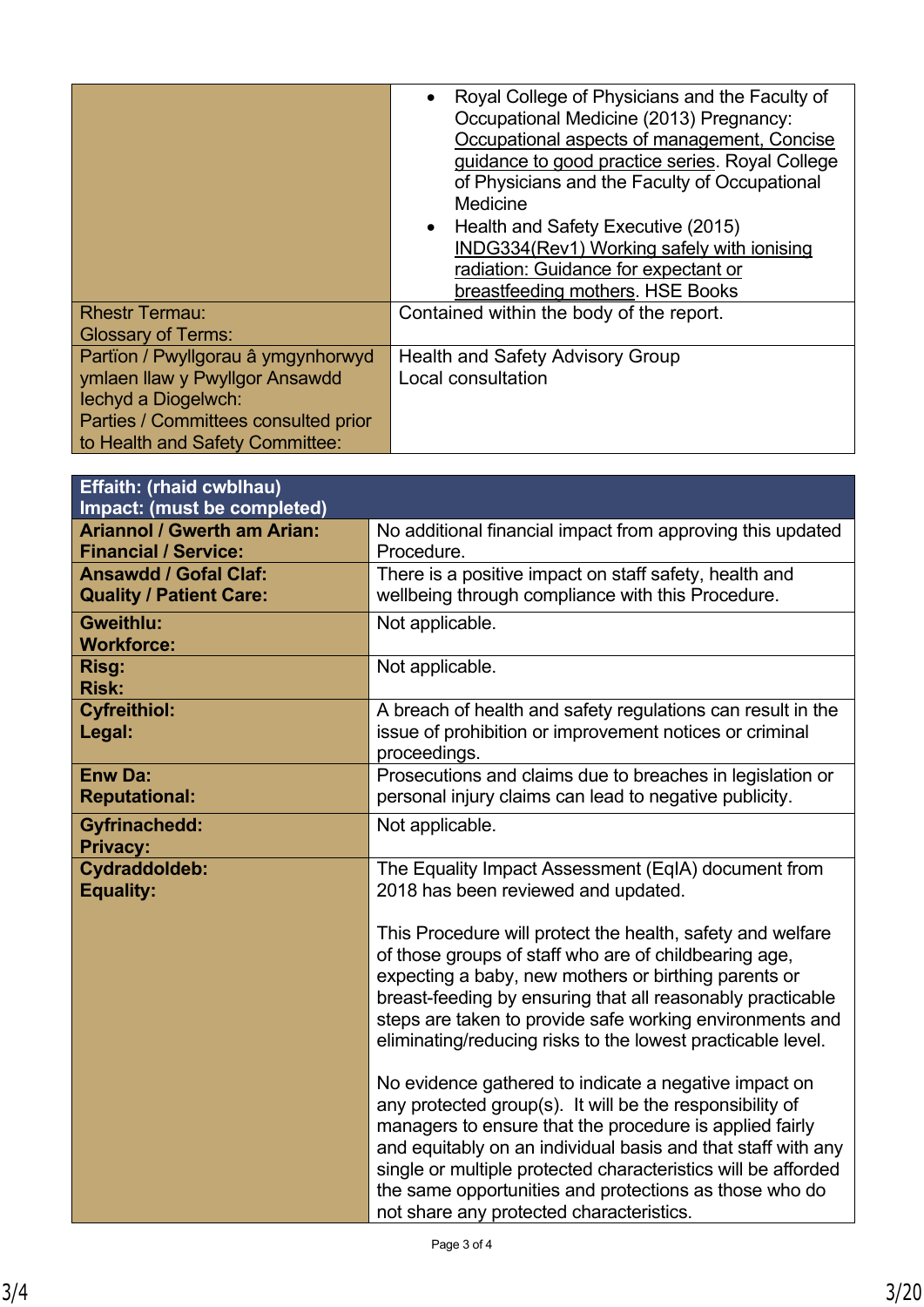| Review - December 2021:                                                                                                                                               |
|-----------------------------------------------------------------------------------------------------------------------------------------------------------------------|
| Procedure title and some wording amended to include<br>"birthing parent" in order to include any member of staff<br>that does not identify as a mother or as a woman. |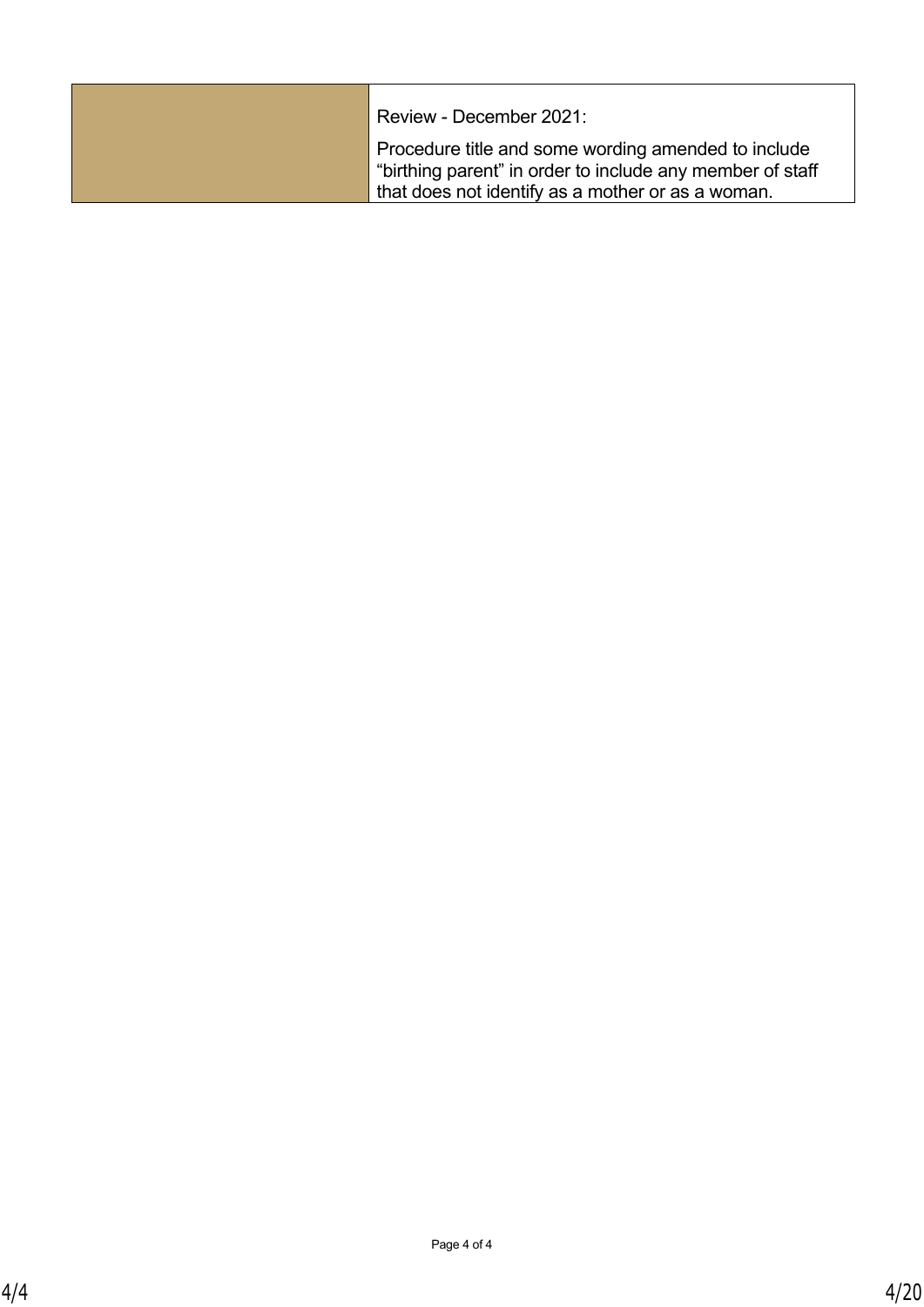#### **SUMMARY EQUALITY IMPACT ASSESSMENT – 767 – New and Expectant Mothers / Birthing Parents Procedure**

**Organisation:** Hywel Dda University Health Board

| <b>Proposal Sponsored by:</b> | Name:       | <b>Adam Springthorpe</b>             |
|-------------------------------|-------------|--------------------------------------|
| <b>Title:</b>                 |             | Health & Safety Manager              |
|                               | Department: | Health, Safety & Security Department |

| <b>Policy Title:</b>                                  | Procedure 767 – New and Expectant Mothers / Birthing Parents Procedure                                                                                                                                                                                                      |
|-------------------------------------------------------|-----------------------------------------------------------------------------------------------------------------------------------------------------------------------------------------------------------------------------------------------------------------------------|
|                                                       |                                                                                                                                                                                                                                                                             |
| <b>Brief Aims and</b><br><b>Objectives of Policy:</b> | The Hywel Dda University Health Board (HDdUHB) recognises that certain factors arising from<br>work may place new and expectant members of staff at risk and is committed to ensuring the<br>continued health, safety, and welfare of these employees within the workplace. |
|                                                       | These potential risks include those arising from tasks, the working environment and physical,<br>chemical, or biological agents.                                                                                                                                            |
|                                                       | It is important to recognise that pregnancy is not an illness and, provided that there are<br>adequate arrangements in place, it should be possible for employees within the scope of this<br>Procedure to continue to work safely.                                         |
|                                                       | HDdUHB will take reasonably practicable steps to ensure that safe working environments are<br>provided and that risks are eliminated or reduced to the lowest practicable level, and that<br>employees, their unborn child or their babies/toddlers are not harmed.         |
|                                                       | HDdUHB considers that the welfare of all employees is important and will endeavour to ensure                                                                                                                                                                                |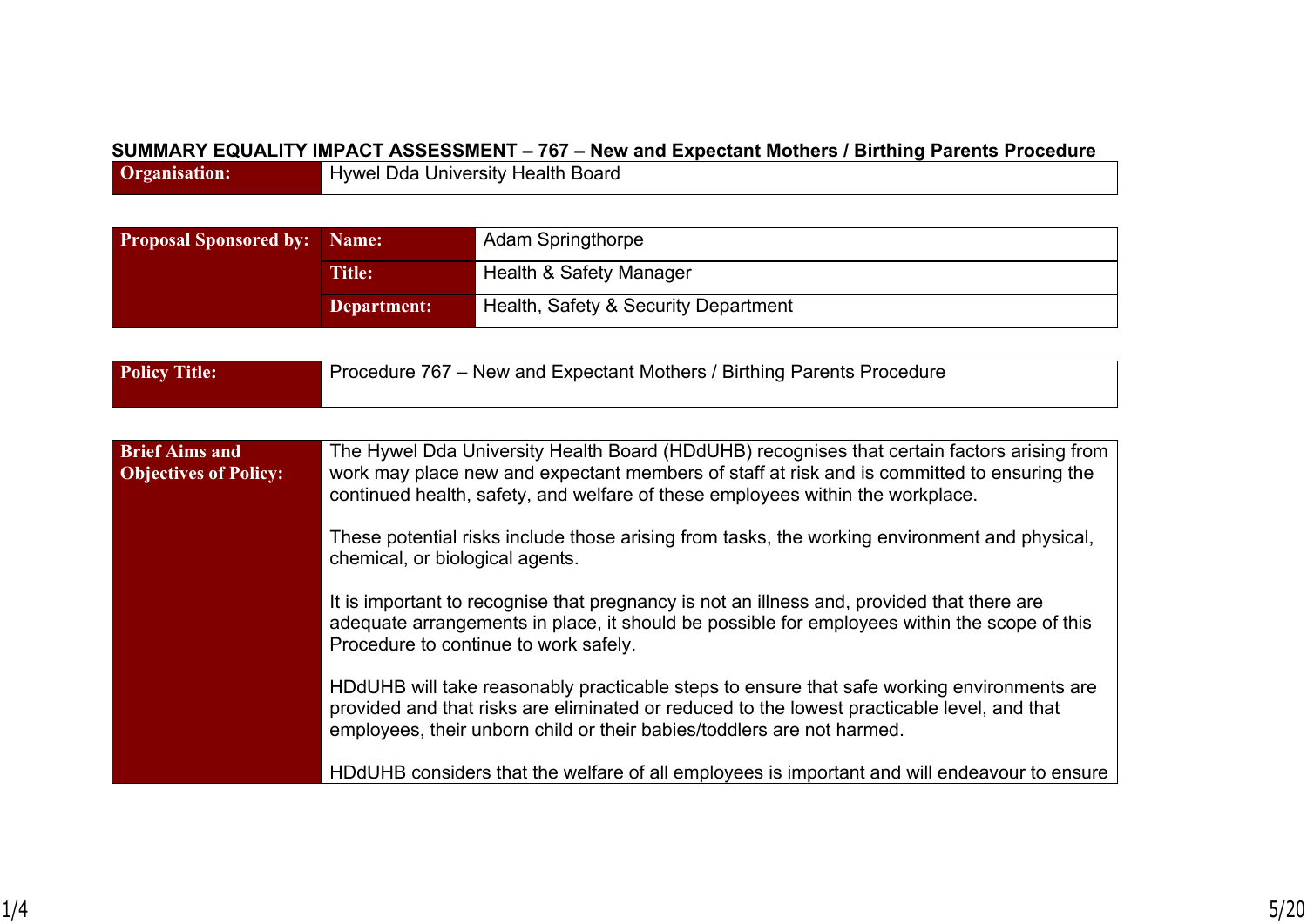| that each person's needs are assessed on an individual basis, following the Pregnancy Care |
|--------------------------------------------------------------------------------------------|
| Plan.                                                                                      |

| <b>Was the decision</b>                    | <b>Yes</b>                                                                                                                                                                                                                                                                                                                                                                                                                                                                                                                                                                                                                                                                                                                                                                      | $\textbf{No}\sqrt{}$ |  |
|--------------------------------------------|---------------------------------------------------------------------------------------------------------------------------------------------------------------------------------------------------------------------------------------------------------------------------------------------------------------------------------------------------------------------------------------------------------------------------------------------------------------------------------------------------------------------------------------------------------------------------------------------------------------------------------------------------------------------------------------------------------------------------------------------------------------------------------|----------------------|--|
| reached to proceed to                      |                                                                                                                                                                                                                                                                                                                                                                                                                                                                                                                                                                                                                                                                                                                                                                                 |                      |  |
| <b>full Equality Impact</b><br>Assessment? | This Procedure will protect the health, safety and welfare of those groups of staff who are of<br>childbearing age, expecting a baby, new mothers or birthing parents or breast-feeding by<br>ensuring that all reasonably practicable steps are taken to provide safe working environments<br>and eliminating/reducing risks to the lowest practicable level.<br>No evidence gathered to indicate a negative impact on any protected group(s). It will be the<br>responsibility of managers to ensure that the Procedure is applied fairly and equitably on an<br>individual basis and that staff with any single or multiple protected characteristics will be<br>afforded the same opportunities and protections as those who do not share any protected<br>characteristics. |                      |  |
|                                            | A search of similar procedures elsewhere indicated similar results:-                                                                                                                                                                                                                                                                                                                                                                                                                                                                                                                                                                                                                                                                                                            |                      |  |
|                                            | https://www.google.co.uk/search?source=hp&ei=N327W6OpNsmPgAaw-                                                                                                                                                                                                                                                                                                                                                                                                                                                                                                                                                                                                                                                                                                                  |                      |  |
|                                            | abYCQ&q=nhs+new+and+expectant+mothers+procedure+equality+impact+assessment                                                                                                                                                                                                                                                                                                                                                                                                                                                                                                                                                                                                                                                                                                      |                      |  |
|                                            | &oq=nhs+new+and+expectant+mothers+procedure+equality+impact+assessment&gs                                                                                                                                                                                                                                                                                                                                                                                                                                                                                                                                                                                                                                                                                                       |                      |  |
|                                            | =psy-ab.31785.39784.0.41488.66.51.0.0.0.0.524.7501.0j5j12j5j3j1.26.001.1.64.psy-<br>ab40.22.59620j0i131k1j0i22i30k1j33i160k1j33i21k1j33i10k1.0.uAM1H4Js4ks                                                                                                                                                                                                                                                                                                                                                                                                                                                                                                                                                                                                                      |                      |  |
| If no, are there any                       | Yes $\sqrt{ }$                                                                                                                                                                                                                                                                                                                                                                                                                                                                                                                                                                                                                                                                                                                                                                  | N <sub>0</sub>       |  |
| issues to be addressed?                    |                                                                                                                                                                                                                                                                                                                                                                                                                                                                                                                                                                                                                                                                                                                                                                                 |                      |  |
|                                            | October 2018<br>Where this is the case, all reasonable adjustments should be made to mitigate any adverse<br>impact on the individual's current work activity in order so as to not adversely impact future<br>career path.                                                                                                                                                                                                                                                                                                                                                                                                                                                                                                                                                     |                      |  |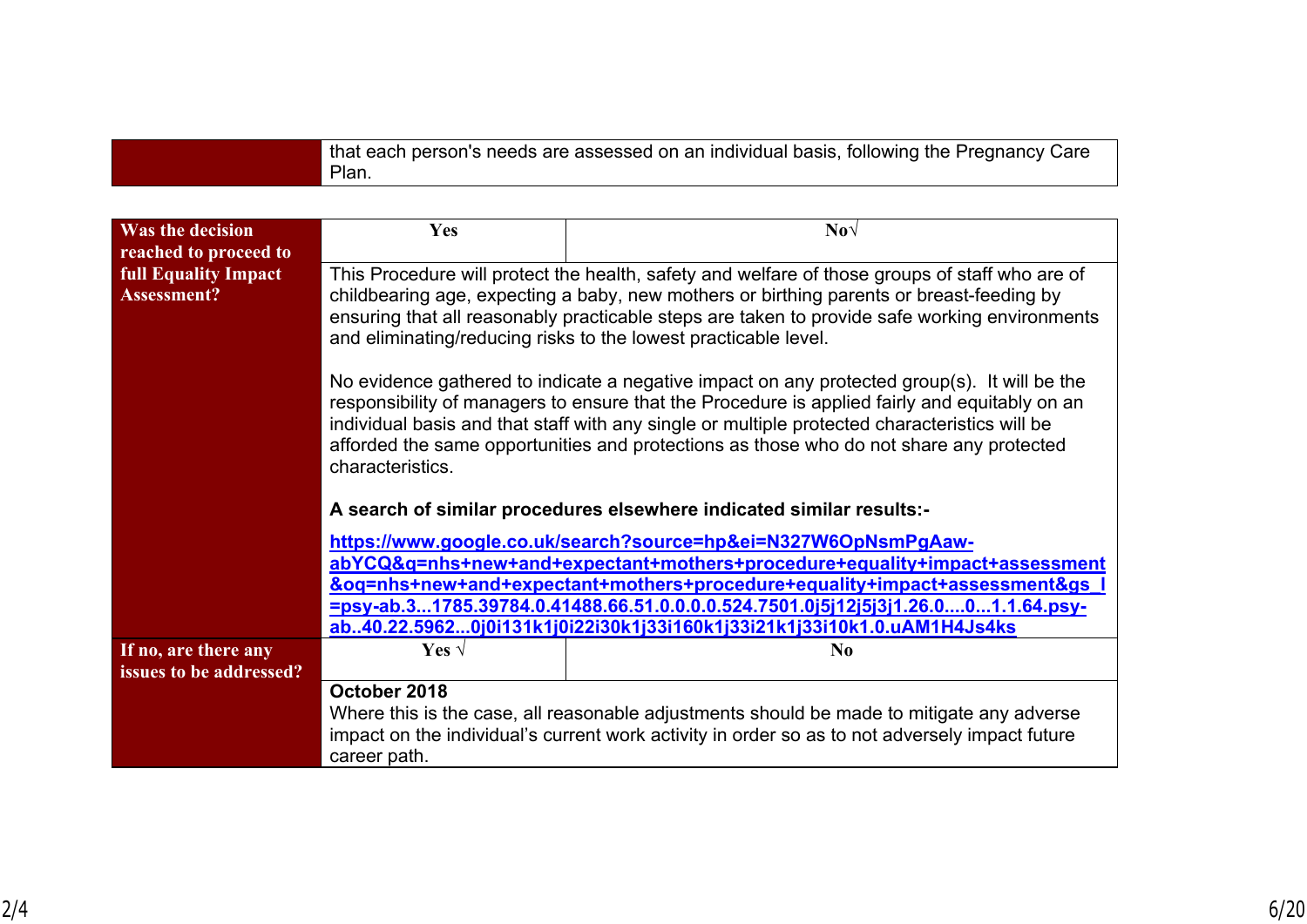| Suggesting changing all references to "she" or "her" or similar female pronouns are changed<br>to "they" or "their".                                                                                                                                                                                                                                                                                                                                                                              |
|---------------------------------------------------------------------------------------------------------------------------------------------------------------------------------------------------------------------------------------------------------------------------------------------------------------------------------------------------------------------------------------------------------------------------------------------------------------------------------------------------|
| Suggest adding an explanatory note to state that the terms "new and expectant mother" are<br>used generically to describe a biological situation, while recognising that not all staff expecting<br>a baby or having a new baby identify as female. Also, sometimes the procedure refers to<br>"women" - this is because the majority of people who are expectant and new mothers are<br>women, however staff should bear in mind that staff who do not identify as women may be<br>affected too. |
| <b>Review - December 2021</b>                                                                                                                                                                                                                                                                                                                                                                                                                                                                     |
| Procedure title and some wording amended to include "birthing parent" in order to include any<br>member of staff that does not identify as a mother or as a woman.                                                                                                                                                                                                                                                                                                                                |

| <b>Is the Policy Lawful?</b> | r es | This Procedure complies with relevant health and safety |
|------------------------------|------|---------------------------------------------------------|
|                              |      | legislation.                                            |

| Will the Policy be | $V_{\mathbf{c}\mathbf{s}}$ |                                                                  |
|--------------------|----------------------------|------------------------------------------------------------------|
| adopted?           |                            | If no, please record the reason and any further action required: |

| <b>Are monitoring</b><br>arrangements in place? | <b>Yes</b>    |                                                                                                                                                                                             |
|-------------------------------------------------|---------------|---------------------------------------------------------------------------------------------------------------------------------------------------------------------------------------------|
|                                                 | action taken. | Any complaints received regarding the implementation of the Procedure relating toissues of<br>equality and diversity will be addressed appropriately on an individual basis and appropriate |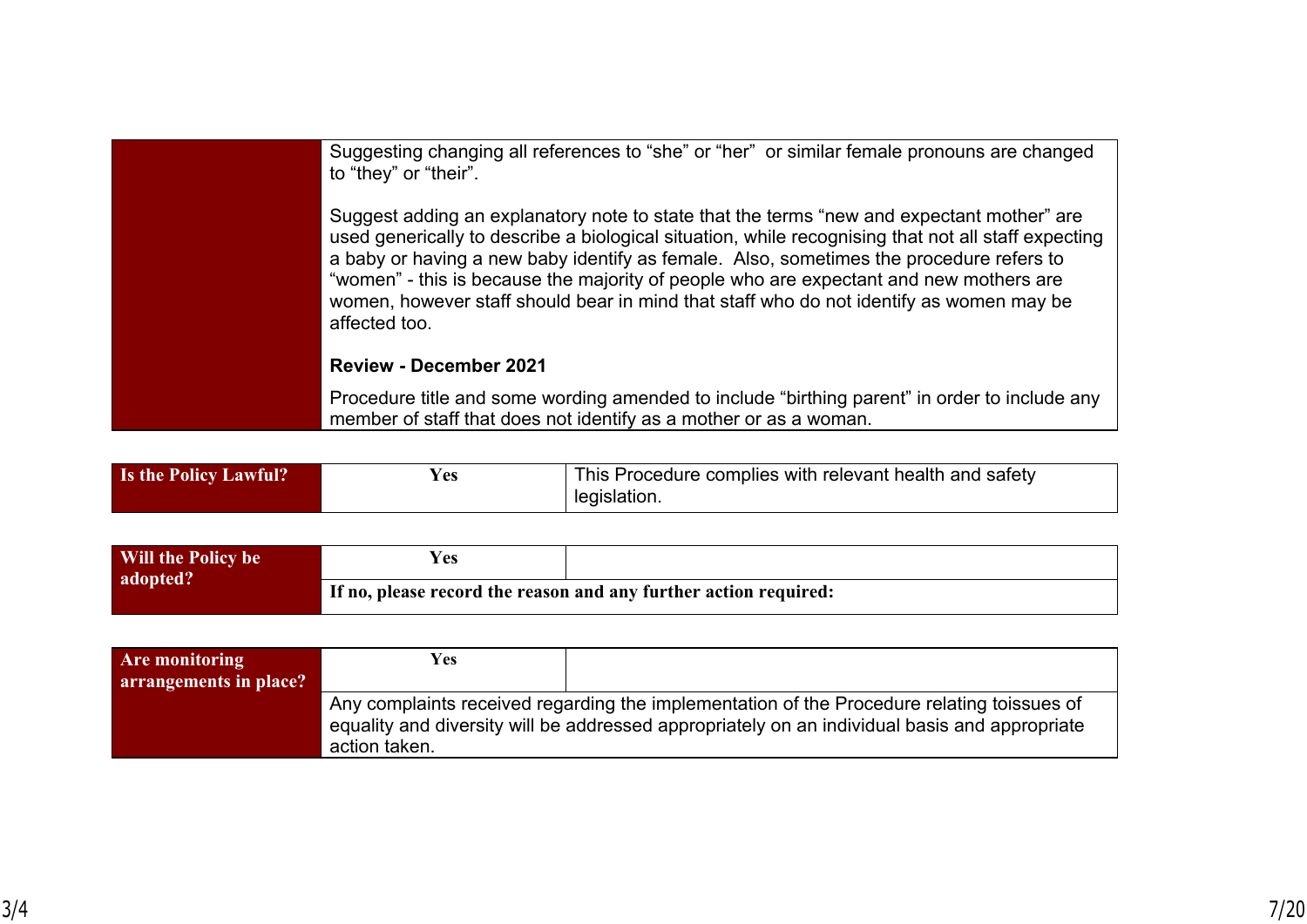| Who is the Lead<br>Officer?   | Name:                                                   | <b>Adam Springthorpe</b>             |  |
|-------------------------------|---------------------------------------------------------|--------------------------------------|--|
|                               | <b>Title:</b>                                           | Health & Safety Manager              |  |
|                               | Department:                                             | Health, Safety & Security Department |  |
| <b>Review Date of Policy:</b> | The Procedure will be reviewed on a three-yearly basis. |                                      |  |

| Signature of all parties: | <b>Name</b>        | <b>Title</b>             | Signature                      |
|---------------------------|--------------------|--------------------------|--------------------------------|
|                           | Adam               | Health & Safety          | 08 <sup>th</sup> October 2018  |
|                           | Springthorpe       | Manager                  |                                |
|                           | Jackie Hooper      | <b>Senior Equality</b>   | 09th October 2018              |
|                           |                    | and Diversity            |                                |
|                           |                    | <b>Officer</b>           |                                |
|                           | Adam               | Health & Safety          | 25 <sup>th</sup> November 2021 |
|                           | Springthorpe       | Manager                  |                                |
|                           | <b>Alan Winter</b> | Senior Diversity &       | 16th December2021              |
|                           |                    | <b>Inclusion Officer</b> |                                |
|                           |                    |                          |                                |

**Please Note: An Action Plan should be attached to this Outcome Report prior to signature**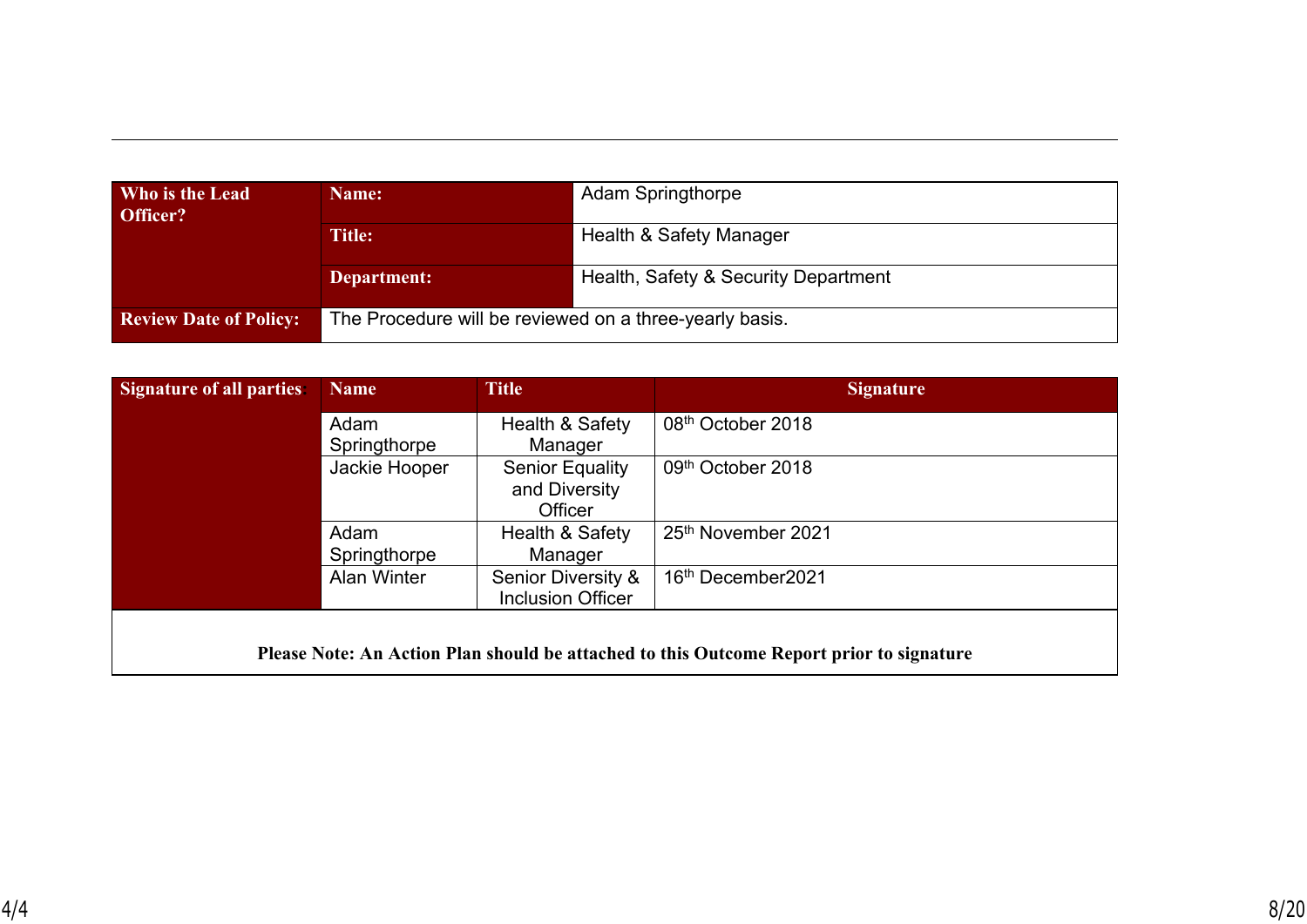

Bwrdd Iechyd Prifysgol Hywel Dda University Health Board

## **New and Expectant Mothers / Birthing Parents Procedure**

## **For Approval**

| Procedure<br>Number:  | 767                | Supersedes: |               |  | <b>Classification</b> | Corporate            |                        |
|-----------------------|--------------------|-------------|---------------|--|-----------------------|----------------------|------------------------|
|                       |                    |             |               |  |                       |                      |                        |
| <b>Version</b><br>No: | Date of<br>$EqA$ : |             | Approved by:  |  | Date<br>Approved:     | Date made<br>active: | <b>Review</b><br>Date: |
|                       | 09/10/2018         |             | <b>HSEPSC</b> |  | 15/11/2018            | 15/11/2018           | 15/11/2021             |
| っ                     | 25/11/2021         |             | <b>HSC</b>    |  |                       |                      |                        |

| <b>Brief Summary</b><br>of Document: | This procedure contains information and guidance for new and expectant<br>mothers employed by Hywel Dda University Health Board (HDdUHB).                                                         |
|--------------------------------------|---------------------------------------------------------------------------------------------------------------------------------------------------------------------------------------------------|
|                                      |                                                                                                                                                                                                   |
| Scope                                | This procedure aims to protect the health, safety and welfare of employees that<br>are pregnant or may become pregnant, new mothers or birthing parents and<br>employees that are breast-feeding. |

|               | 010 Health and Safety Policy                                     |
|---------------|------------------------------------------------------------------|
| To be read in | 128 Maternity, Adoption and Paternity Leave Policy and Procedure |
| conjunction   | 156 Risk Management Strategy & Policy                            |
| with:         | 608 Risk Management Framework                                    |
|               | 674 Risk Assessment Procedure                                    |

| Owning group<br>Health & Safety Advisory Group/Health & Safety Committee<br><i>l</i> / committee |
|--------------------------------------------------------------------------------------------------|
|--------------------------------------------------------------------------------------------------|

| <b>Executive</b> | $\blacksquare$ Mandy | <b>Job Title</b> | Director of Nursing, Quality and Patient |
|------------------|----------------------|------------------|------------------------------------------|
| Director:        | ' Rayani             |                  | Experience                               |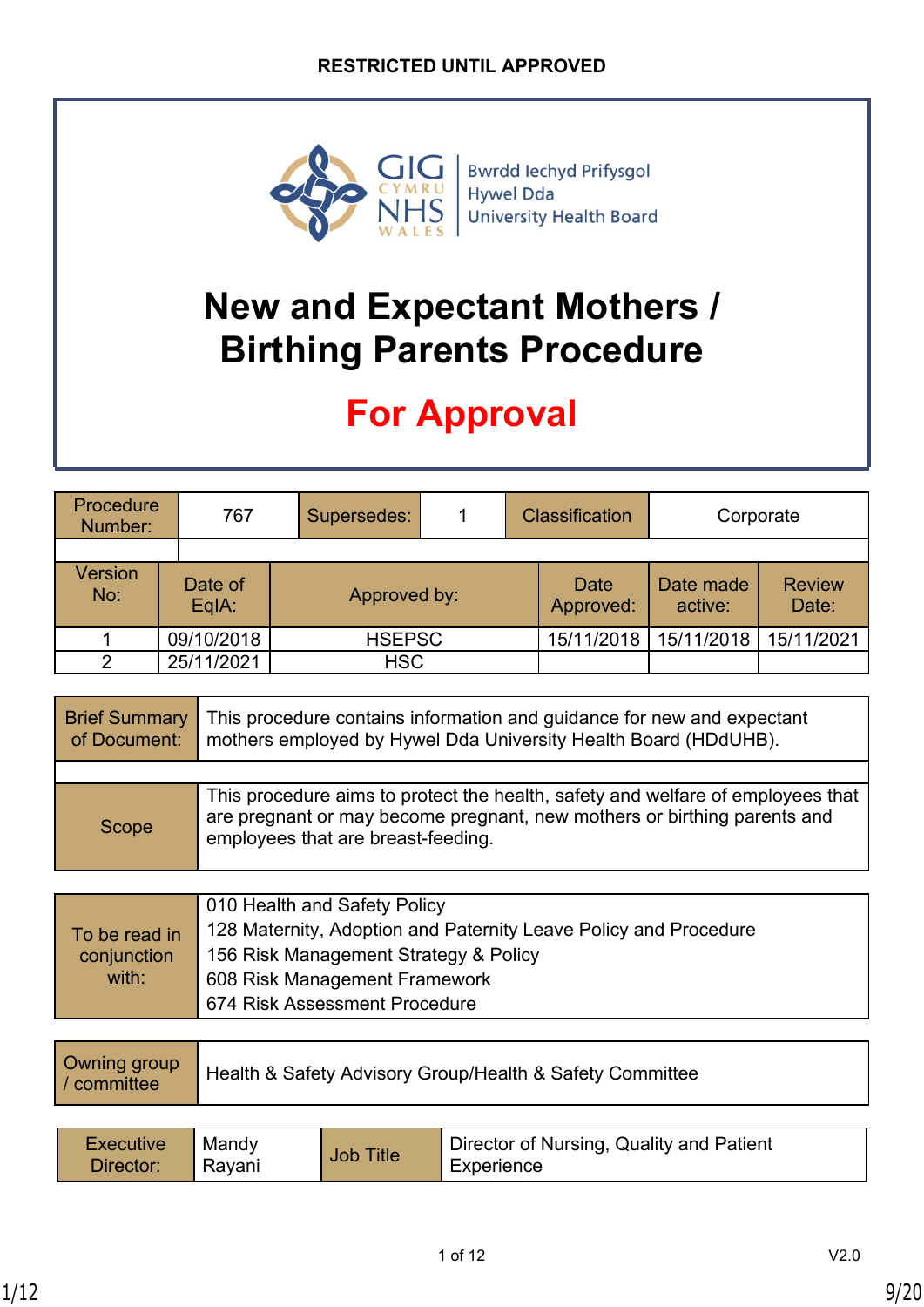|                | Reviews and updates    |                   |
|----------------|------------------------|-------------------|
| Version<br>no: | Summary of Amendments: | Date<br>Approved: |
|                | <b>New Procedure</b>   | 15/11/2018        |
| $\mathcal{P}$  | <b>Full Review</b>     |                   |

#### Glossary of terms

| Term | Definition |
|------|------------|
|      |            |
|      |            |
|      |            |

| Keywords | new mothers, expectant mothers, birthing parent, expecting a baby, breast- |
|----------|----------------------------------------------------------------------------|
|          | feeding, pregnant, pregnancy, pregnancy care plan                          |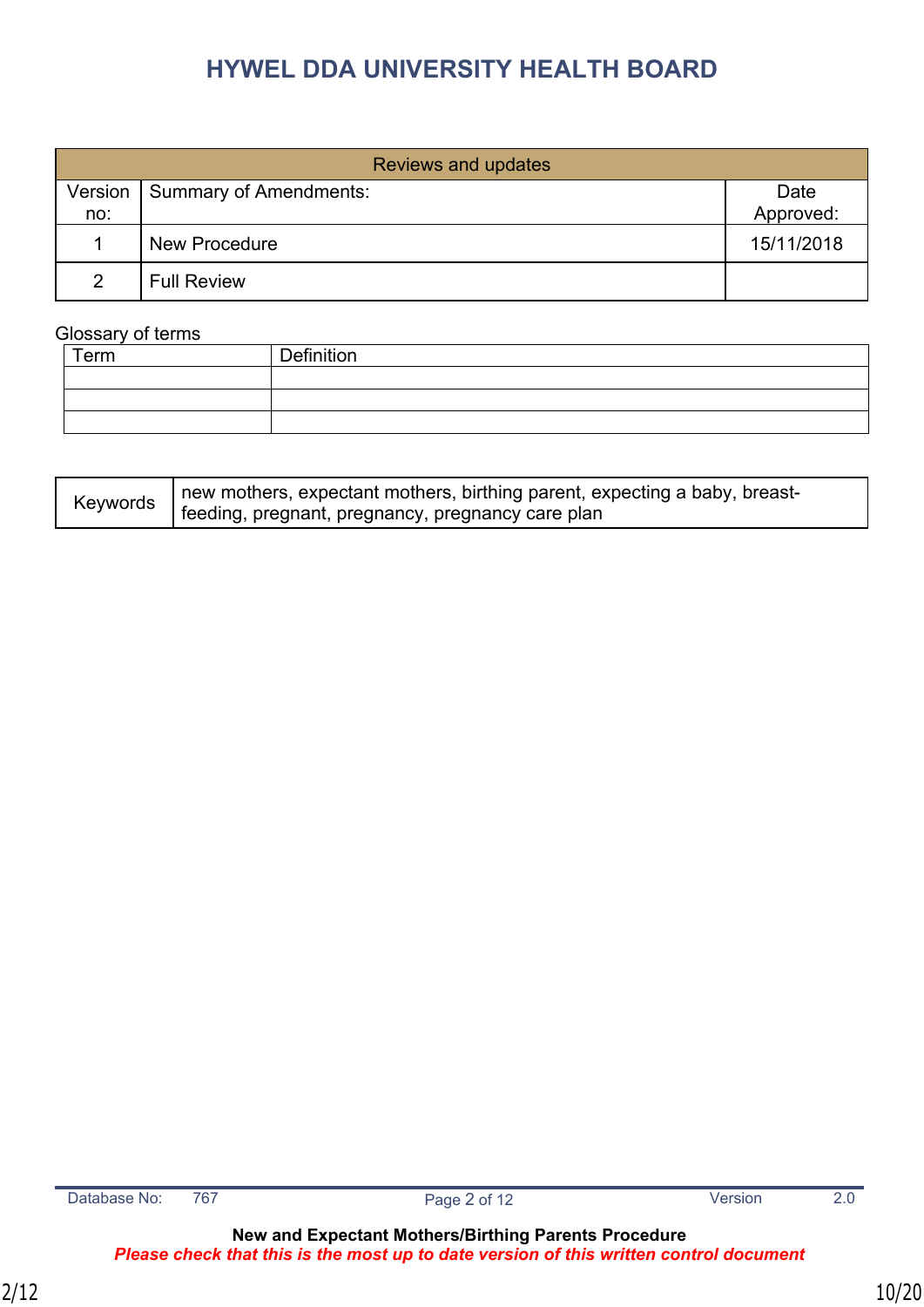#### **CONTENTS**

 $\overline{2.0}$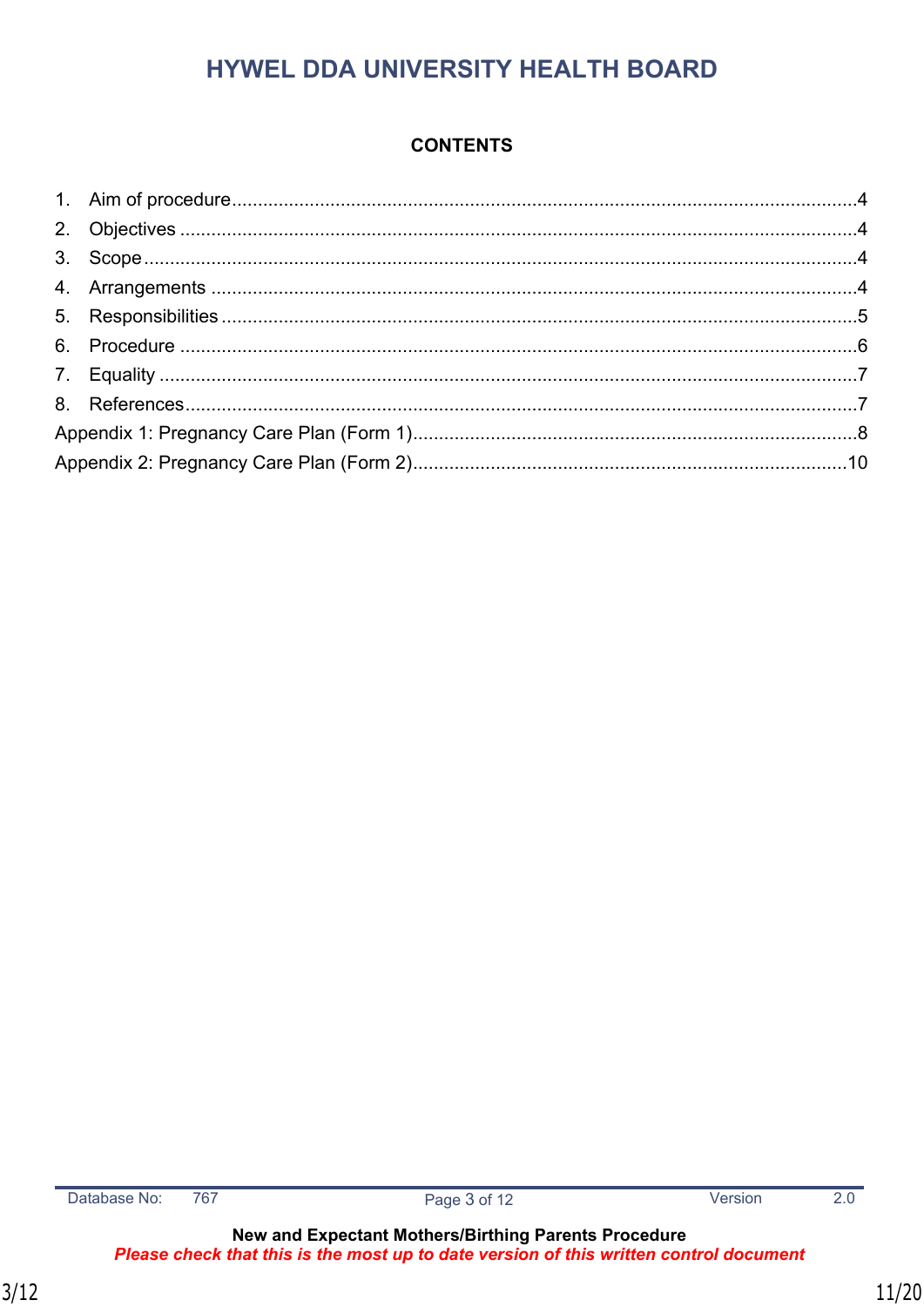#### <span id="page-11-0"></span>**1. Aim of procedure**

The Hywel Dda University Health Board (HDdUHB) recognises that certain factors arising from work may place new and expectant members of staff at risk and is committed to ensuring the continued health, safety, and welfare of these employees within the workplace.

These potential risks include those arising from tasks, the working environment and physical, chemical, or biological agents. Typical risks can include:

- Radiation (e.g. x-rays);
- Escort duties to other Organisations (i.e. radiotherapy treatment of patients);
- Chemicals which affect genetic materials;
- Manual handling;
- Violence and aggression;
- Noise;
- Undue stress and work-related pressure;
- Inability to take suitable rest breaks, particularly when pregnant.

It is important to recognise that pregnancy is not an illness and, provided that there are adequate arrangements in place, it should be possible for employees within the scope of this procedure to continue to work safely.

#### <span id="page-11-1"></span>**2. Objectives**

HDdUHB will take reasonably practicable steps to ensure that safe working environments are provided and that risks are eliminated or reduced to the lowest practicable level, and that employees, their unborn child or their babies/toddlers are not harmed.

HDdUHB considers that the welfare of all employees is important and will endeavour to ensure that each person's needs are assessed on an individual basis, following the Pregnancy Care Plan.

#### <span id="page-11-2"></span>**3. Scope**

This procedure aims to protect the health, safety and welfare of those employees who are:

- Pregnant or may become pregnant (general risk assessment only see Pregnancy Care Plan Form 1);
- New mothers and birthing parents (defined as having given birth within the previous 6 months);
- Breast-feeding.

#### <span id="page-11-3"></span>**4. Arrangements**

HDdUHB will assess and record any general risk(s) that may be present in the workplace to employees covered by this procedure. Where significant risk(s) are identified, HDdUHB will take all reasonable steps to eliminate the risk(s) or reduce them to the lowest practicable level, then inform staff (and others if appropriate) who may be affected by the risk assessment.

Where an employee has formally told HDdUHB that they are a new or expectant mother or birthing parent, HDdUHB will, in conjunction with the employee, review their risk assessments and determine if any personal factors need to be assessed.

Where significant risk cannot be removed or adequately controlled, HDdUHB will, in conjunction with the Workforce Department, make suitable changes in the working conditions, tasks, hours of employment or redeploy the employee to avoid the risk. See Section 6 for further information.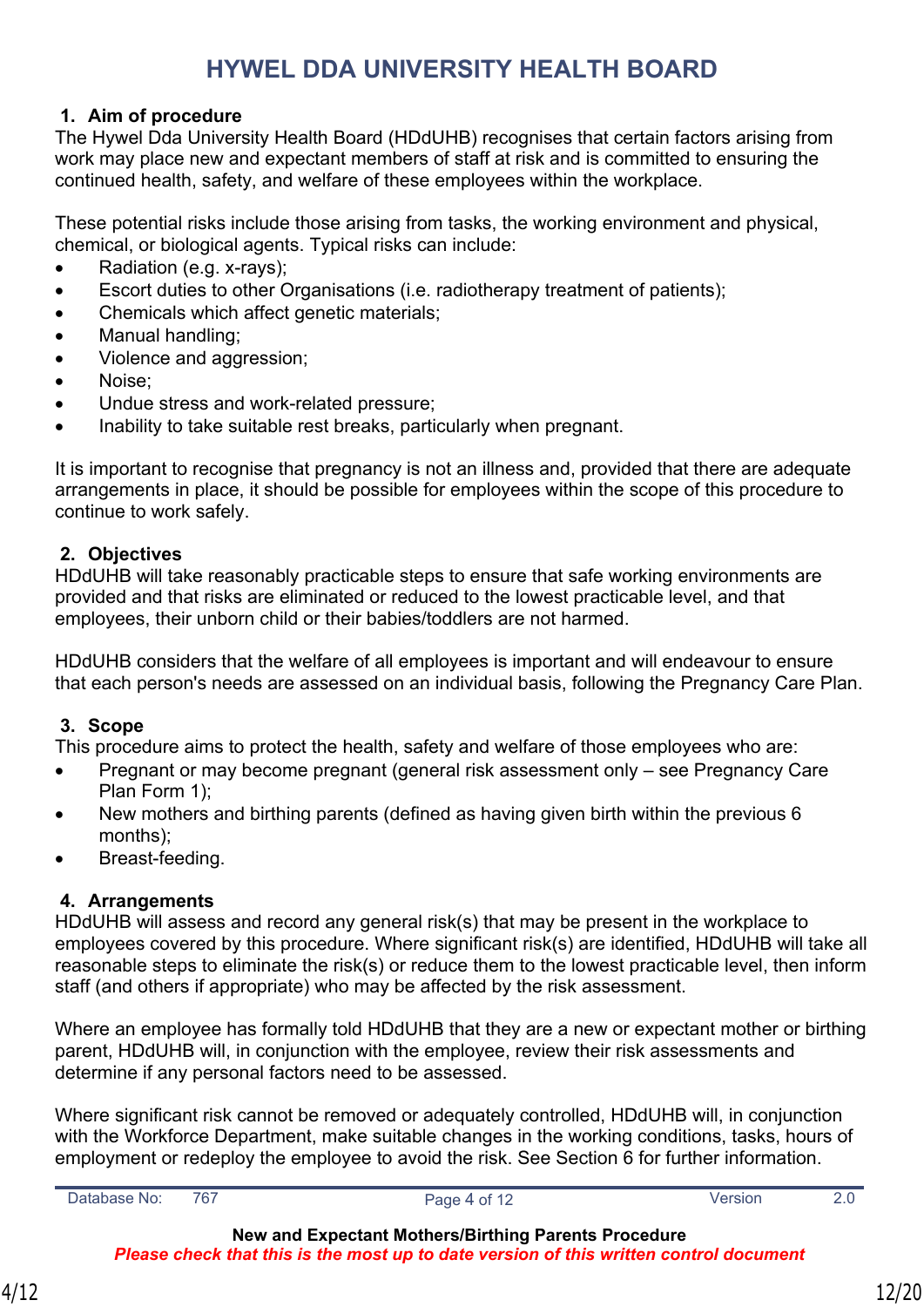#### <span id="page-12-0"></span>**5. Responsibilities**

**Managers** must comply with this procedure. In particular they must:

- Identify and assess risks and take action to control any general risks present in their areas of responsibility to employees who are pregnant or may become pregnant, are new mothers or birthing parents or who are breast-feeding (See Appendix 1).
- Conduct a detailed risk assessment specific to the individual following an employee informing them that they believe that this procedure applies to them (See Appendix 2).
- Refer the newly pregnant employee to the Occupational Health Service, providing the service with a copy of the current Pregnancy Care Plan.
- When informed that an employee plans to continue breast-feeding when they return to work:
	- o Re-assess the detailed risk assessment specific to the individual (See Appendix 2).
	- o Provide suitable breast-feeding facilities. It is recommended that nursing mothers or birthing parents are provided with a private, healthy, and safe environment in which to express and store milk. Toilets are not suitable for this. Refer also to 128 – Maternity, Adoption and Paternity Leave Policy and Procedure.

**Employees** must:

- Assist HDdUHB to ensure their wellbeing and inform their manager if they believe that this procedure applies to them.
- Co-operate and adhere to advice given by the Occupational Health Service.
- Obtain information or guidance from their Midwife, General Practitioner and Occupational Health Service etc.
- Inform their manager, in writing, as early as possible, if they plan to continue breast-feeding when they return to work and will require suitable facilities in which to express and store milk.

**The Occupational Health Service** will respond to a manager's referral in a timely manner and, in accordance with the Pregnancy Care Plan, offer the employee an appointment to attend for a confidential assessment. The assessment would include:

- A specific assessment for the employee.
- Health and wellbeing in pregnancy advice.

The Occupational Health Service will also respond to and provide advice to managers accordingly.

Additional consultation with the Occupational Health Service may be required in certain circumstances, particularly if the employee is at a real or perceived risk of:

- Pre-term birth;
- Miscarriage;
- Low birth weight;
- High blood pressure during pregnancy.

Guidance from the Royal College of Physicians and the Faculty of Occupational Medicine suggests that pregnancy can be affected by the following five common workplace exposures:

- Prolonged working hours;
- Shift work / fixed nightshifts;
- Heavy physical workload;
- Heavy lifting;
- Prolonged standing.

Database No: 767 Page 5 of 12 Version 2.0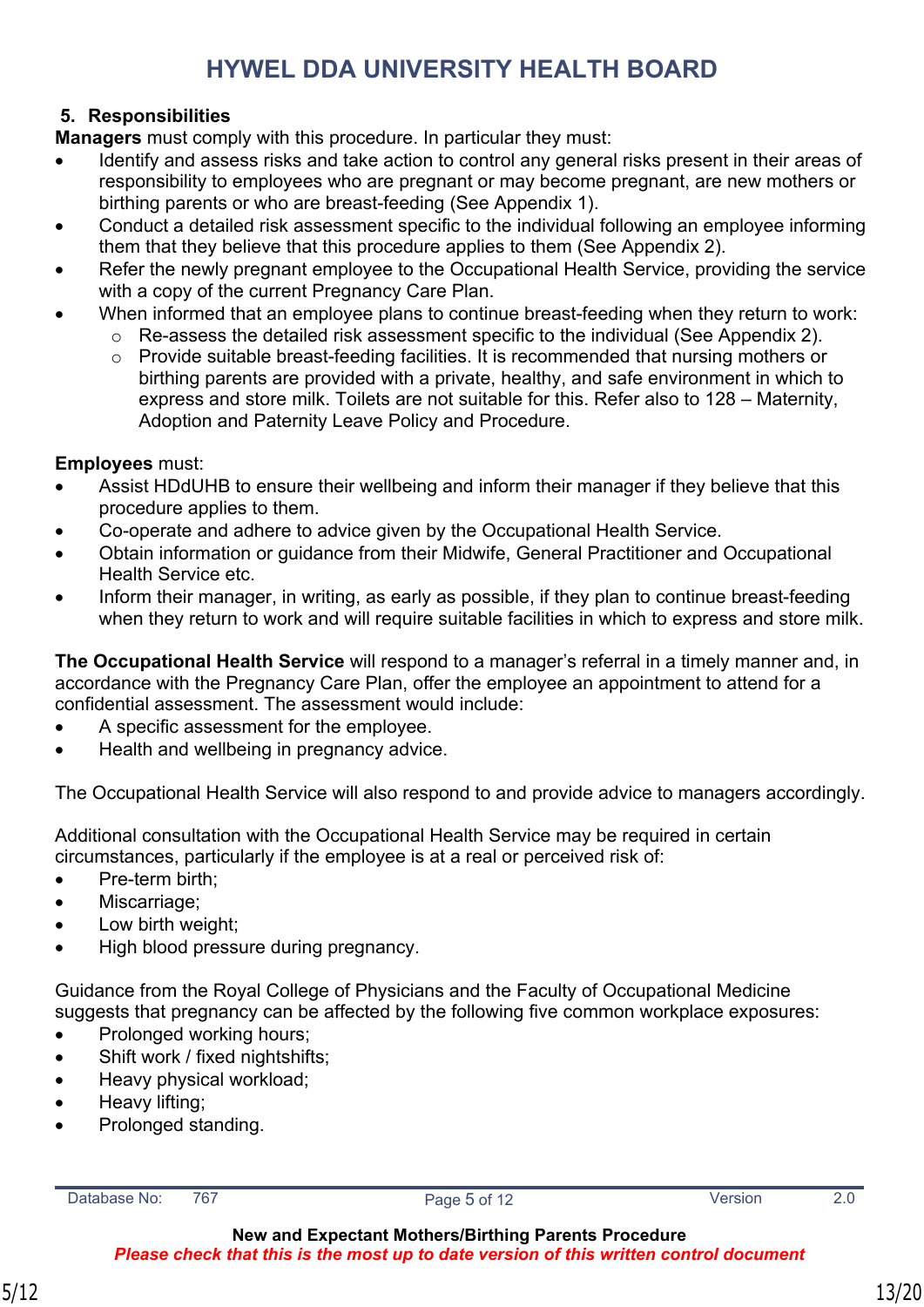The Occupational Health Service will be able to provide advice and guidance to the individual at these appointments, tailored to their individual needs, based upon the findings of the risk assessment undertaken by the individual's line manager.

Women with comorbidities or other pre-existing medical conditions, a previous adverse obstetric history or complications in the present pregnancy, including multiple pregnancies, should seek specialist advice from their obstetrician or midwife.

#### <span id="page-13-0"></span>**6. Procedure**

The Workforce Department should be utilised to support discussions throughout the steps outlined below, particularly from Step 3 onwards.

Step 1: Risk Assessment (The Pregnancy Care Plan) There will be two parts to the risk assessment:

- Pregnancy Care Plan Form 1 General Assessment (Appendix 1) Identification of the risks present in the work area must be carried out. The assessment will be used to determine appropriate action for staff covered by this guidance. Action must be taken to reduce significant risks. The risk assessment must be recorded and brought to the attention of staff.
- Pregnancy Care Plan Form 2 Specific to a New or Expectant Member of Staff (Appendix 2) This will involve the manager in conjunction with the employee reviewing the general assessment (Form 1) and determining if any additional personal factors need to be considered. The manager will inform Occupational Health Services who will invite the employee to attend for advice and health checks. Assessments and other information must be treated as confidential.

The risk assessment(s) must include any physical, biological or chemical agents which may pose a threat to the new or expectant mother or birthing parent. A risk from any infectious or contagious disease needs to be assessed only if the level of risk is higher than the level of risk which a new or expectant mother or birthing parent may be expected to experience outside the workplace.

#### Step 2 – Initial Protective / Preventative Action

If the manager's risk assessment shows that there is a risk, their initial obligation is to take whatever protective or preventive action is required. The Occupational Health Service referral can enable the manager to receive advice if further action is needed.

#### Step 3: Alteration of Working Conditions

If preventative or protective action would not avoid the risk to a particular employee who is a new or expectant mother or birthing parent then, if it is reasonable and would avoid the risk, their employer must alter the employee's working conditions or hours of work. The employee's other terms or conditions of employment are unaffected.

#### Step 4: Suitable Alternative Work

If it is not reasonable to alter the employee's working conditions or hours of work, or to do so would not avoid the risk to them, then the manager must consider whether it would be possible to offer the employee suitable alternative work.

The law makes specific provision for night work. If a new or expectant mother or birthing parent works at night and a certificate from their doctor or midwife shows that it is necessary for their health and

Database No: 767 **Page 6 of 12** Page 6 of 12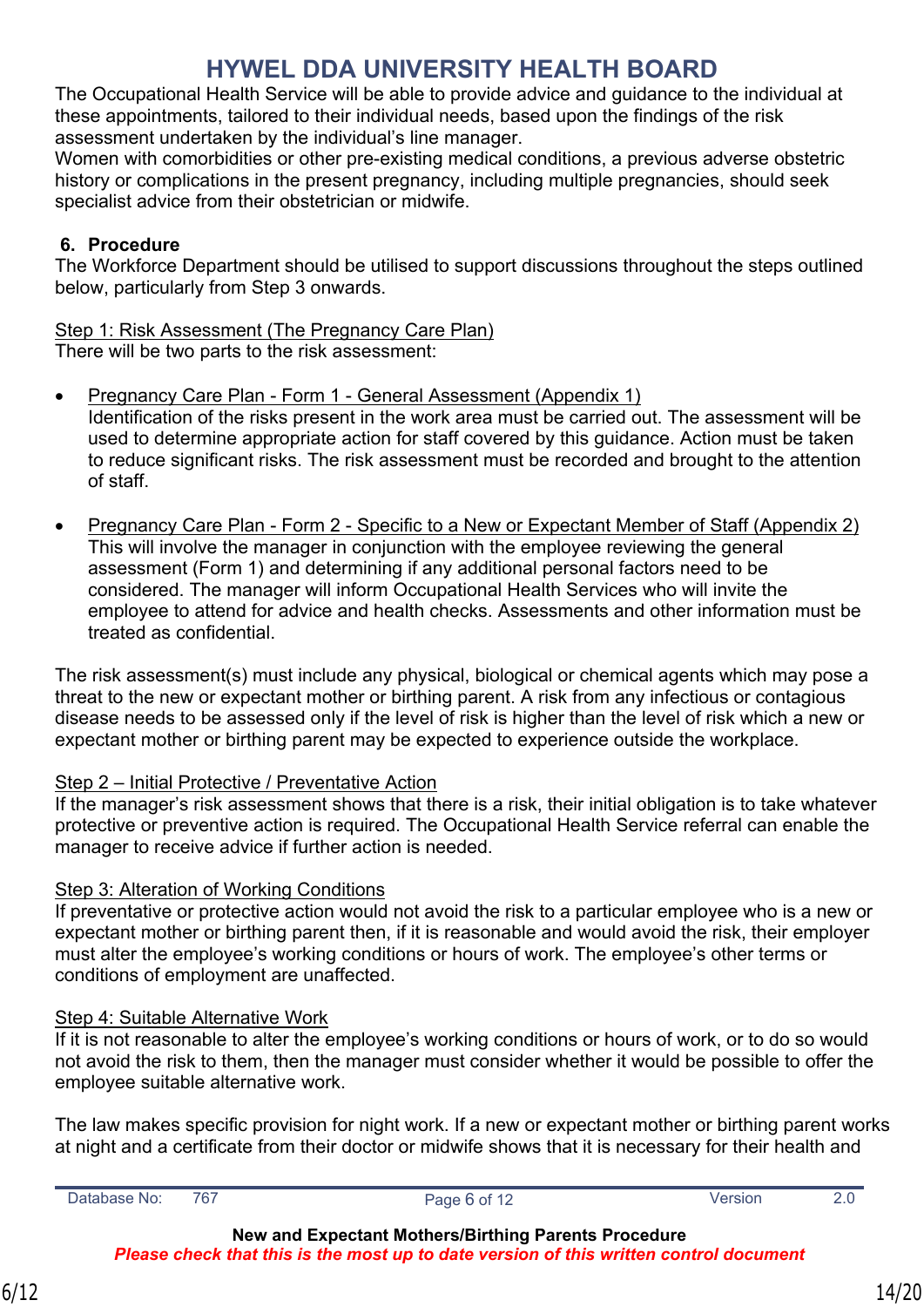safety that they should not do so for a period specified in the certificate, then their employer must consider whether it would be possible to offer the employee a suitable alternative job during the day.

Alternative work is "suitable" only if it is both suitable in relation to the employee and appropriate for them to do in the circumstances. Factors that are likely to be relevant as to whether the work is suitable include the status of the post being offered, as well as the nature of the work, the place of work, travelling time, pay, hours and working conditions generally. The law stipulates that the alternative work must be on the same, or not substantially less favourable, terms to those which apply to the employee for performing the work they normally do. In order for the work to meet the additional requirement of being appropriate for the employee to do in the circumstances, it should consider their physical condition.

#### Step 5: Suspension

If introducing control measures and/or workplace adjustments does not reduce the risk(s) to the individual to an acceptable level then, as a last resort, consideration should be given to a temporary medical suspension for as long as is necessary to avoid the risk.

This must only be done in conjunction with the Workforce Department and in line with Regulation 16 of the Management of Health and Safety at Work Regulations 1999 and Sections 66-68 of the Employment Rights Act 1996.

#### <span id="page-14-0"></span>**7. Equality**

The terms "new and expectant mother" are used generically to describe a biological situation, while recognising that not all staff expecting a baby or having a new baby identify as female. Also, this procedure refers to "women" - this is because the majority of people who are expectant and new mothers are women, however staff should bear in mind that staff that do not identify as women may be affected too. The term birthing parent has been included throughout to include members of staff who may not identify as women.

#### <span id="page-14-1"></span>**8. References**

The following reference sources have been used in the compilation of this Procedure:

- Health and Safety Executive (2013) INDG373(Rev2) New and expectant mothers who work. HSE Books
- Advisory Committee on Dangerous Pathogens in collaboration with the Health and Safety Executive (1997) Infection risks to new and expectant mothers in the workplace: A guide for employers. HSE Books
- Royal College of Physicians and the Faculty of Occupational Medicine (2013) Pregnancy: Occupational aspects of management, Concise guidance to good practice series. Royal College of Physicians and the Faculty of Occupational Medicine
- Health and Safety Executive (2015) INDG334(Rev1) Working safely with ionising radiation: Guidance for expectant or breastfeeding mothers. HSE Books

#### Relevant Law

- Health and Safety at Work Act 1974
- Management of Health and Safety at Work Regulations 1999
- Workplace (Health Safety and Welfare) Regulations 1992
- Employment Rights Act 1996
- Equality Act 2010
- European Council Directive 92/85/EEC
- Health and Safety at Work etc. Act 1974 (Civil Liability) (Exceptions) Regulations 2013

```
Database No: 767 Page 7 of 12 Version 2.0
```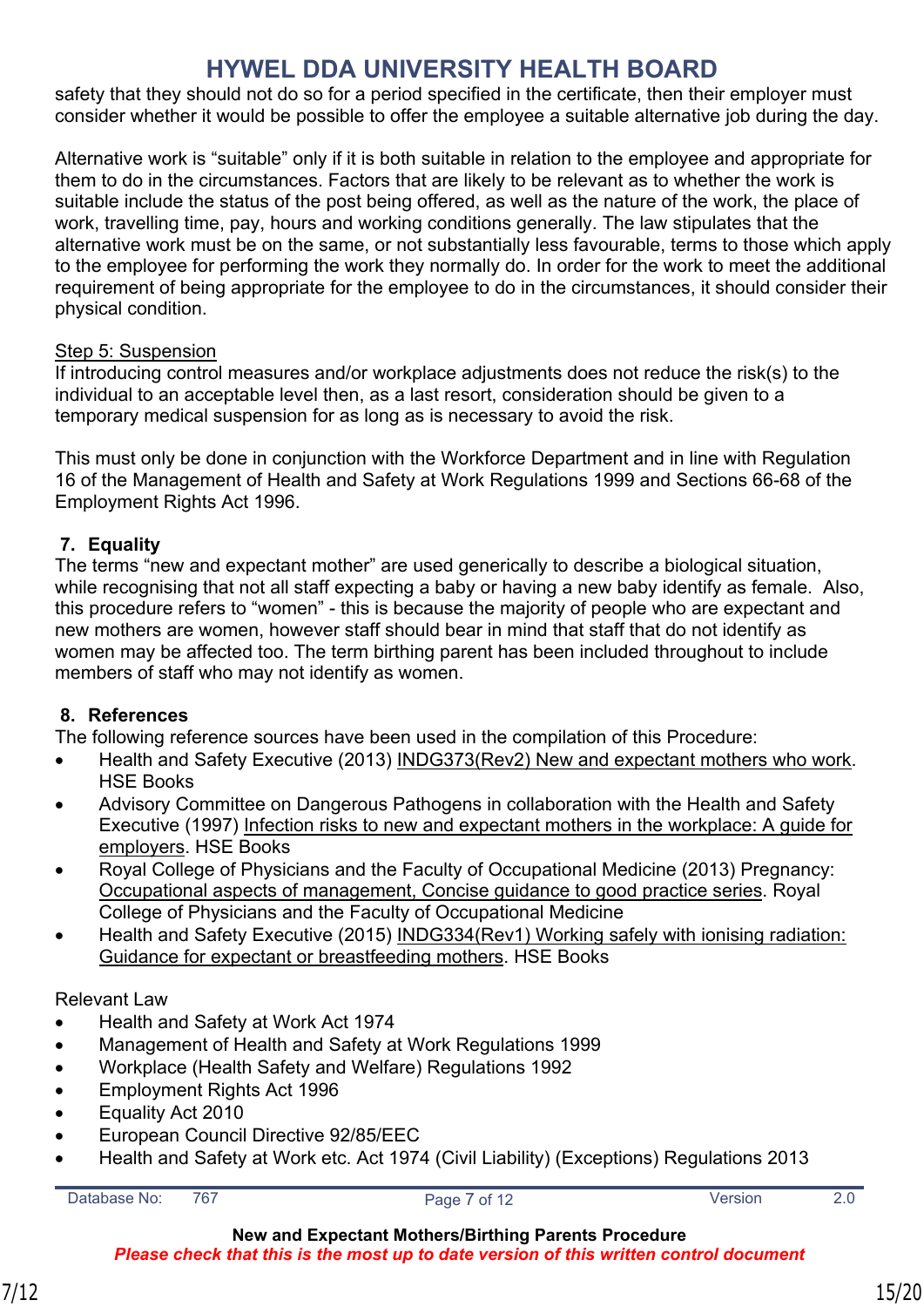- COSHH Regulations 2002 (as amended)
- Manual Handling Operations Regulations 1992 (as amended)

Further information is available on the HSE website: <http://www.hse.gov.uk/mothers/>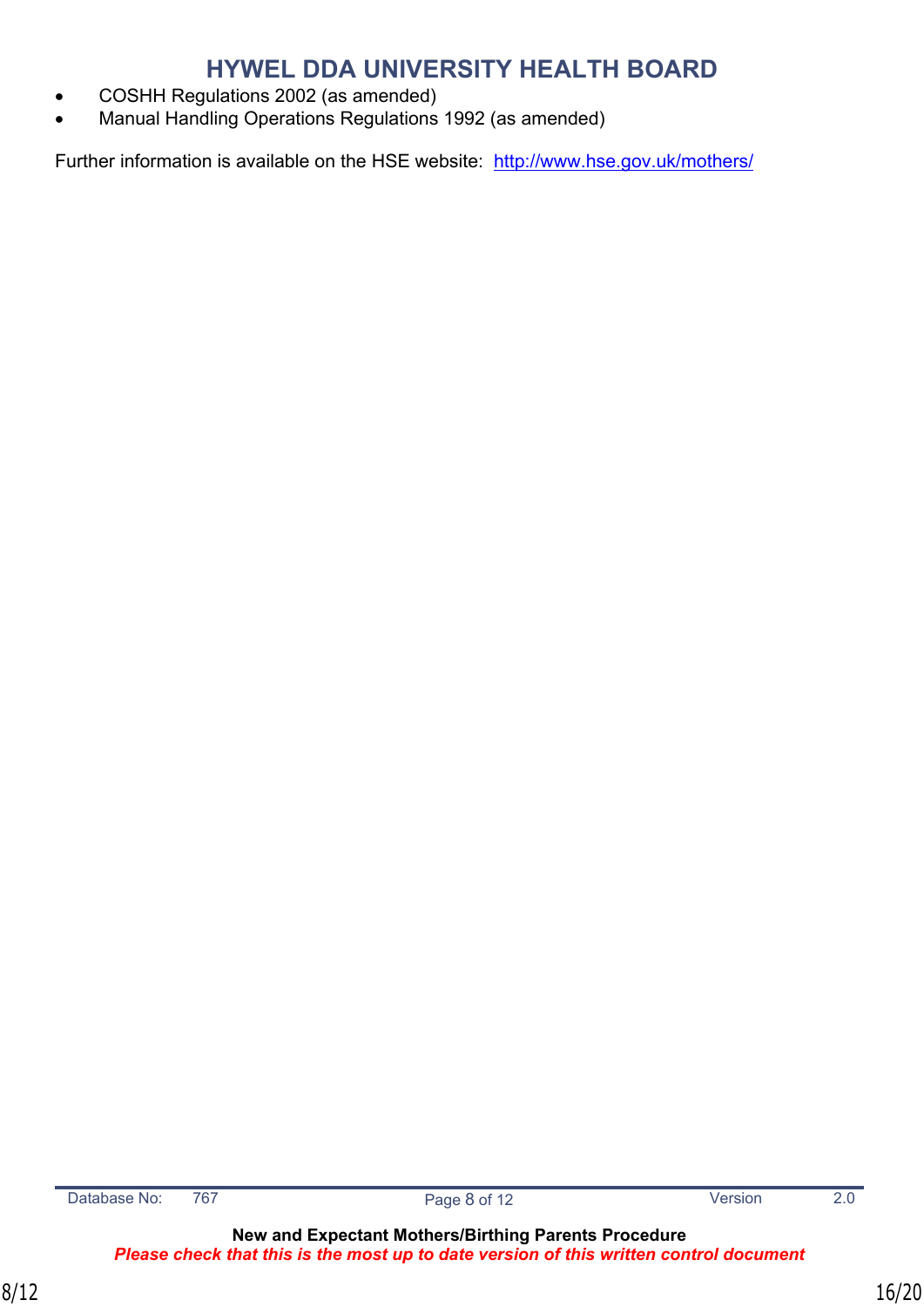<span id="page-16-0"></span>**Appendix 1: Pregnancy Care Plan (Form 1)**



**Bwrdd lechyd Prifysgol Hywel Dda University Health Board** 

# **Pregnancy Care Plan (Form 1)**

#### **Note**

- 1) This form is to be used to assess the risks in the work area to the health, safety and welfare of new or expectant mothers or birthing parents, those who are breast-feeding or where there may be risks to the unborn or breast-fed child.
- 2) The form should also be used to identify any risks to employees who may become pregnant who may be affected by work activities, hazardous substances in use etc.
- 3) Where an employee informs HDdUHB that they are pregnant a Pregnancy Care Plan (Form 2) should be completed. Where appropriate this risk assessment should be supplemented to take account of the individual needs of the employee.

| Area(s) Covered by This<br>Assessment              |  |
|----------------------------------------------------|--|
| <b>Staff/Persons Covered by</b><br>This Assessment |  |

#### **SECTION A: RISK ASSESSMENT**

- 1) Identify and record risks present, groups of staff at risk, systems and adequacy of risk control.
- 2) Where systems of control are inadequate or absent please also complete section B.

| <b>Risk</b><br>Number        | <b>Risk</b>                         |                           |     |    |
|------------------------------|-------------------------------------|---------------------------|-----|----|
|                              | <b>Existing control</b><br>measures |                           |     |    |
|                              |                                     | Control measures adequate | Yes | No |
| <b>Risk</b><br><b>Number</b> | <b>Risk</b>                         |                           |     |    |
|                              | <b>Existing control</b><br>measures |                           |     |    |
|                              |                                     | Control measures adequate | Yes | No |
| <b>Risk</b><br>Number        | <b>Risk</b>                         |                           |     |    |
|                              | <b>Existing control</b><br>measures |                           |     |    |

Database No: 767 Channel Page 9 of 12 Channel Version 2.0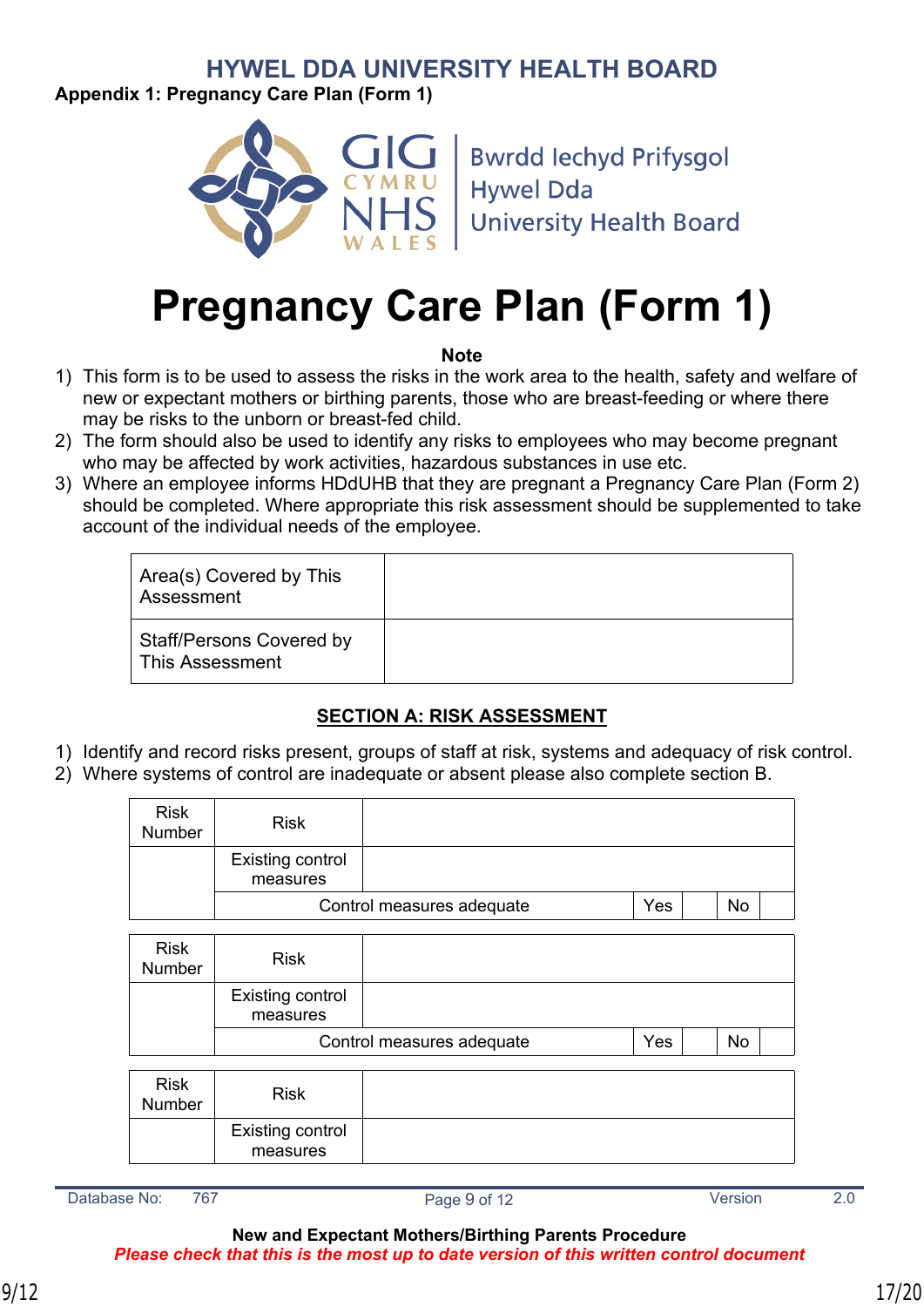|                              | Control measures adequate    | Yes |  | No |    |  |
|------------------------------|------------------------------|-----|--|----|----|--|
| <b>Risk</b><br>Number        | <b>Risk</b>                  |     |  |    |    |  |
|                              | Existing control<br>measures |     |  |    |    |  |
|                              | Control measures adequate    |     |  |    | No |  |
| <b>Risk</b><br><b>Number</b> | <b>Risk</b>                  |     |  |    |    |  |
|                              | Existing control<br>measures |     |  |    |    |  |
|                              | Control measures adequate    |     |  |    | No |  |

#### **SECTION B: ADDITIONAL CONTROL MEASURES**

| Risk<br>Number | Action required | By whom | Date<br>completed |
|----------------|-----------------|---------|-------------------|
|                |                 |         |                   |
|                |                 |         |                   |
|                |                 |         |                   |
|                |                 |         |                   |
|                |                 |         |                   |
|                |                 |         |                   |
|                |                 |         |                   |

#### **SECTION C: DETAILS OF ASSESSORS**

|                                      | Signature        | Job Title |  | Date |  |  |
|--------------------------------------|------------------|-----------|--|------|--|--|
| Assessor 1                           |                  |           |  |      |  |  |
| Assessor 2                           |                  |           |  |      |  |  |
|                                      | Review dates and |           |  |      |  |  |
| signature of person<br>making review |                  |           |  |      |  |  |

#### **Bring this risk assessment to the attention of staff**

#### **When an employee informs HDdUHB of Pregnancy, complete Pregnancy Care Plan (Form 2)**

Database No: 767 Page 10 of 12 Version 2.0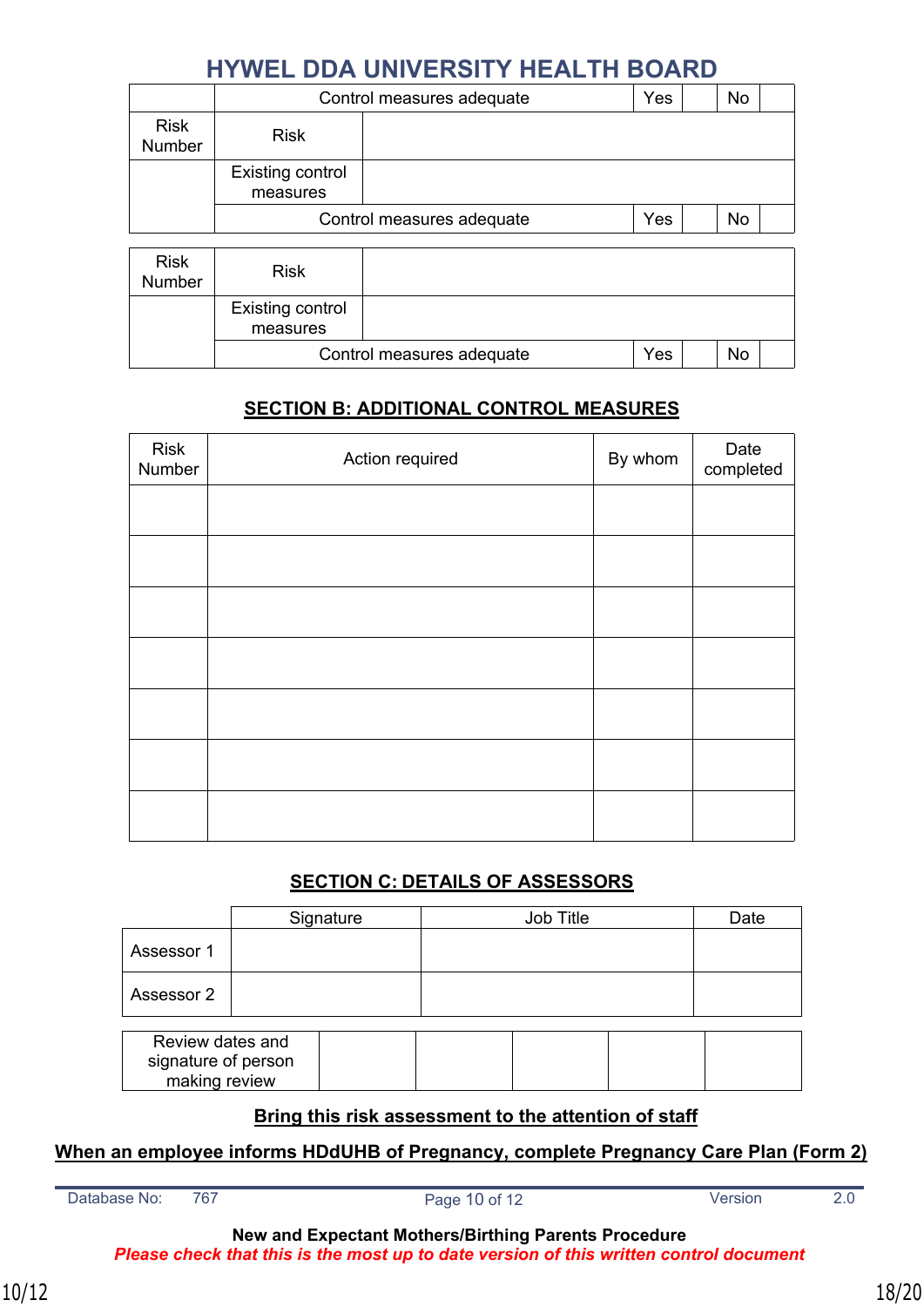<span id="page-18-0"></span>**Appendix 2: Pregnancy Care Plan (Form 2)**



**Bwrdd lechyd Prifysgol Hywel Dda University Health Board** 

# **Pregnancy Care Plan (Form 2)**

**Note**

- 1) This form is CONFIDENTIAL and is personal to the individual employee. It should be used in conjunction with (and where necessary further develop) the risk assessment for the work activities or worker (Form 1).
- 2) Before completing this form, ensure that any existing risk assessments (Form 1) are still valid. If not, revise the risk assessment before proceeding.
- 3) When completed, copies of Form 1 and Form 2 should be attached to the personal file.

#### **SECTION A: DETAILS OF EMPLOYEE**

| A <sub>1</sub> | Name of Employee: |                                             |  |
|----------------|-------------------|---------------------------------------------|--|
| A <sub>2</sub> | Job Title:        |                                             |  |
| A <sub>3</sub> |                   | Date Employee Informed HDdUHB of Pregnancy: |  |
| A4             | Area(s) Worked:   |                                             |  |

#### **SECTION B: RISK ASSESSMENT**

|                |                                                                                                         |     |  |           |  | Signature<br>Manager | Signature<br>Employee |
|----------------|---------------------------------------------------------------------------------------------------------|-----|--|-----------|--|----------------------|-----------------------|
| <b>B1</b>      | Employee informed of current risk assessment<br>(Pregnancy Care Plan Form 1):                           |     |  |           |  |                      |                       |
| B <sub>2</sub> | Employee and manager to agree that risk assessment<br>is still valid for areas/duties to be undertaken: |     |  |           |  |                      |                       |
| B <sub>3</sub> | Employee informed of steps necessary to control risk<br>(give employee copy of Form 1):                 |     |  |           |  |                      |                       |
| <b>B4</b>      | Are additional, individual<br>arrangements needed? If Yes add<br>arrangements to Section B5:            | Yes |  | <b>No</b> |  |                      |                       |
|                | a)                                                                                                      |     |  |           |  |                      |                       |
| <b>B5</b>      | b)                                                                                                      |     |  |           |  |                      |                       |
|                | $\mathsf{c})$                                                                                           |     |  |           |  |                      |                       |

Database No: 767 Page 11 of 12 Version 2.0